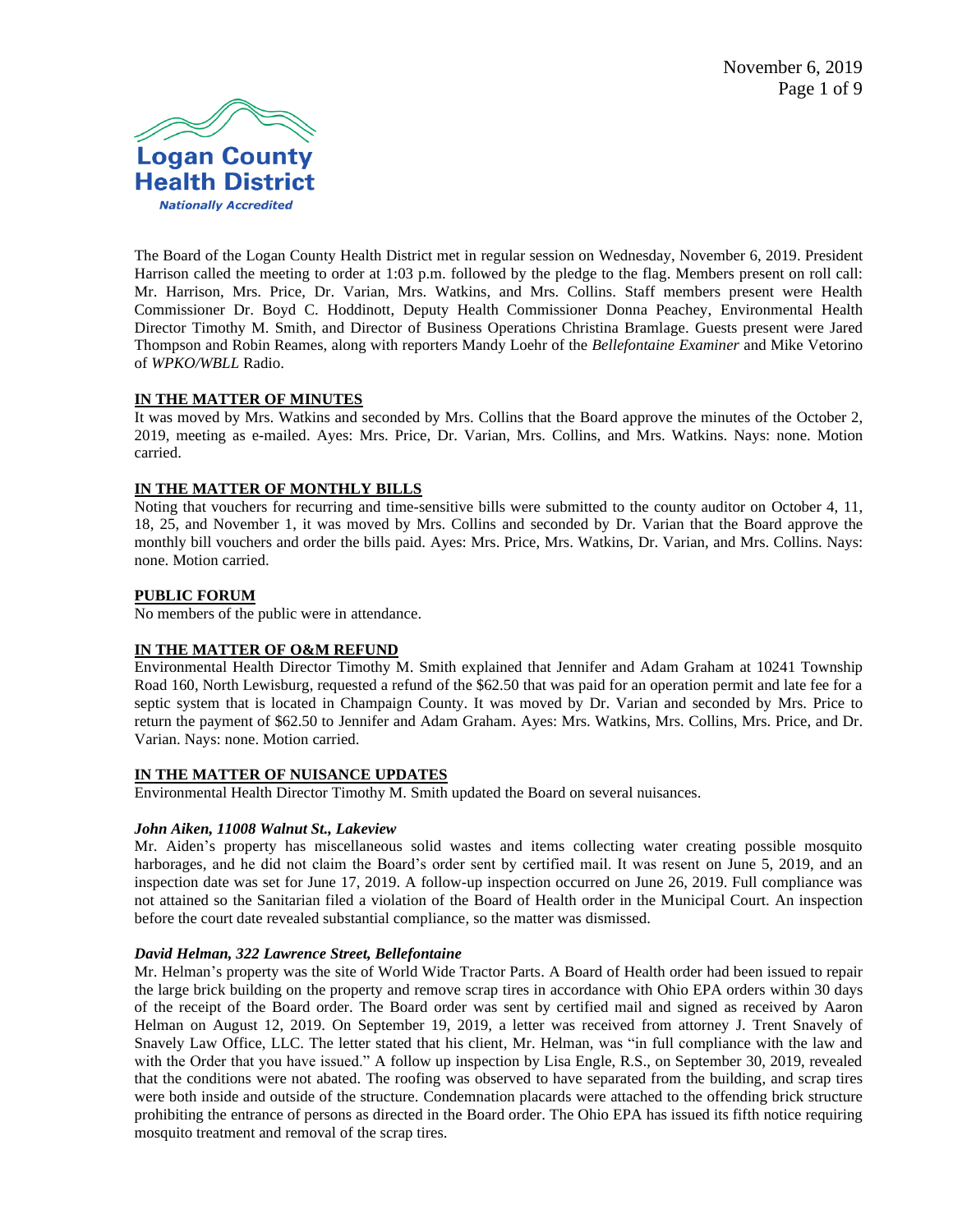#### *Carol McColloch, 13999 Oakwood Drive, Lakeview*

Ms. McColloch's property still has garbage and solid wastes piled up in the backyard. The Sanitarian filed a violation of the Board of Health order in the Municipal Court. The Logan County Prosecutor's Office has issued a 30-day notice letter before proceeding to court.

### *Elizabeth Clary, 10977 Elm Street, Lakeview*

Ms. Clary's property at 10975 Elm Street, Lakeview, has not changed regarding decaying wooden cabinets, piles of debris, trash, and nonworking appliances. The Sanitarian filed a violation of the Board of Health order in the Municipal Court. The Logan County Prosecutor's Office has issued a 30-day notice letter before proceeding to court.

#### *Greg Beach, 11055 Kickapoo Path, Chippewa Park, Lakeview*

Mr. Beach's property at 13773 Kickapoo Path, Chippewa Park, Lakeview, still has an inoperative automobile and a water well in the driveway with its cap flush with the gravel. Conditions had not been corrected upon the inspection date decided by the Board, so the Sanitarian filed a violation of the Board of Health order in the Municipal Court. The Logan County Prosecutor's Office has issued a 30-day notice letter before proceeding to court.

#### *Jamie Caskey, 11113 Shawnee Path, Chippewa Park, Lakeview*

Mr. Caskey's property contains trash and debris and standing water in plastic containers following a Sanitarian's Order by David Miller, SIT, and a follow up inspection on June 28, 2019. A seven (7) day Board of Health order was issued on July 10, 2019. The Board of Health order sent by certified mail was returned August 12 unclaimed, so it was resent through regular mail. A reinspection on August 30 revealed no change. The Sanitarian filed a violation of the Board of Health order in the Municipal Court. The Logan County Prosecutor's Office has issued a 30-day notice letter before proceeding to court.

## *CHACO, LLC, 424 McAdams Rd., Cable*

The CHACO, LLC property at 117 W. Buckingham Ave., Bellefontaine, still contains broken pallets and solid waste after receiving a Sanitarian's Order from Lisa Engle, RS, and a follow up inspection on July 2, 2019. A seven (7) day Board of Health order was issued on July 10, 2019. The Board of Health order sent by certified mail was returned unclaimed, so it was resent through regular mail. A reinspection on September 26, 2019, revealed no compliance. The Logan County Prosecutor's Office has issued a 30-day notice letter before proceeding to court.

#### *David Garrison, 16098 SR 235 N, Lot #23, Belle Center*

Mr. Garrison's property at 11344 Chinook Path, Chippewa Park, Lakeview, contains bags of trash and debris scrap. On May 23, 2019, scrap tires and an automotive battery had been added. A Board of Health order was received on June 14, 2019. A follow up inspection on July 10, 2019, showed the amount of trash to be worse and open burning has continued. The Sanitarian filed a violation of the Board of Health order in the Municipal Court. The Logan County Prosecutor's Office has decided to proceed with filing for back taxes owed instead of taking to court for the nuisance conditions.

#### *Mary Burns, 11275 Ash Street, Lakeview*

Ms. Burns' property has numerous piles of animal feces, used motor oil, trash, and construction debris around the home and back porch. David Miller, SIT, issued a Sanitarian's Order on September 3, 2019. A follow up inspection on September 13, 2019, revealed little change. A seven (7) day Board of Health order was issued on October 2, 2019. A follow up inspection showed insufficient compliance so the matter was forwarded to the Logan County Prosecutor's Office for a 30-day notice letter before proceeding to court.

#### *Gay Lynne Gearhart, 11031 Oneida Path, Lakeview*

Ms. Gearhart's property has a non-operational vehicle, wood debris, and trash. David Miller, SIT, issued a Sanitarian's Order on August 29, 2019. A follow up inspection on September 13, 2019, revealed no change. A seven (7) day Board of Health order was issued on October 2, 2019. A follow up inspection showed insufficient compliance so the matter was forwarded to the Logan County Prosecutor's Office for a 30-day notice letter before proceeding to court.

#### *Gay Lynne Gearhart, 11031 Oneida Path, Lakeview*

Ms. Gearhart's property at 11104 Oneida Path, Lakeview, has old appliances left on a porch, evidence of burning trash, non-working vehicles, indoor furniture set outside in the yard, buckets of water around the house, and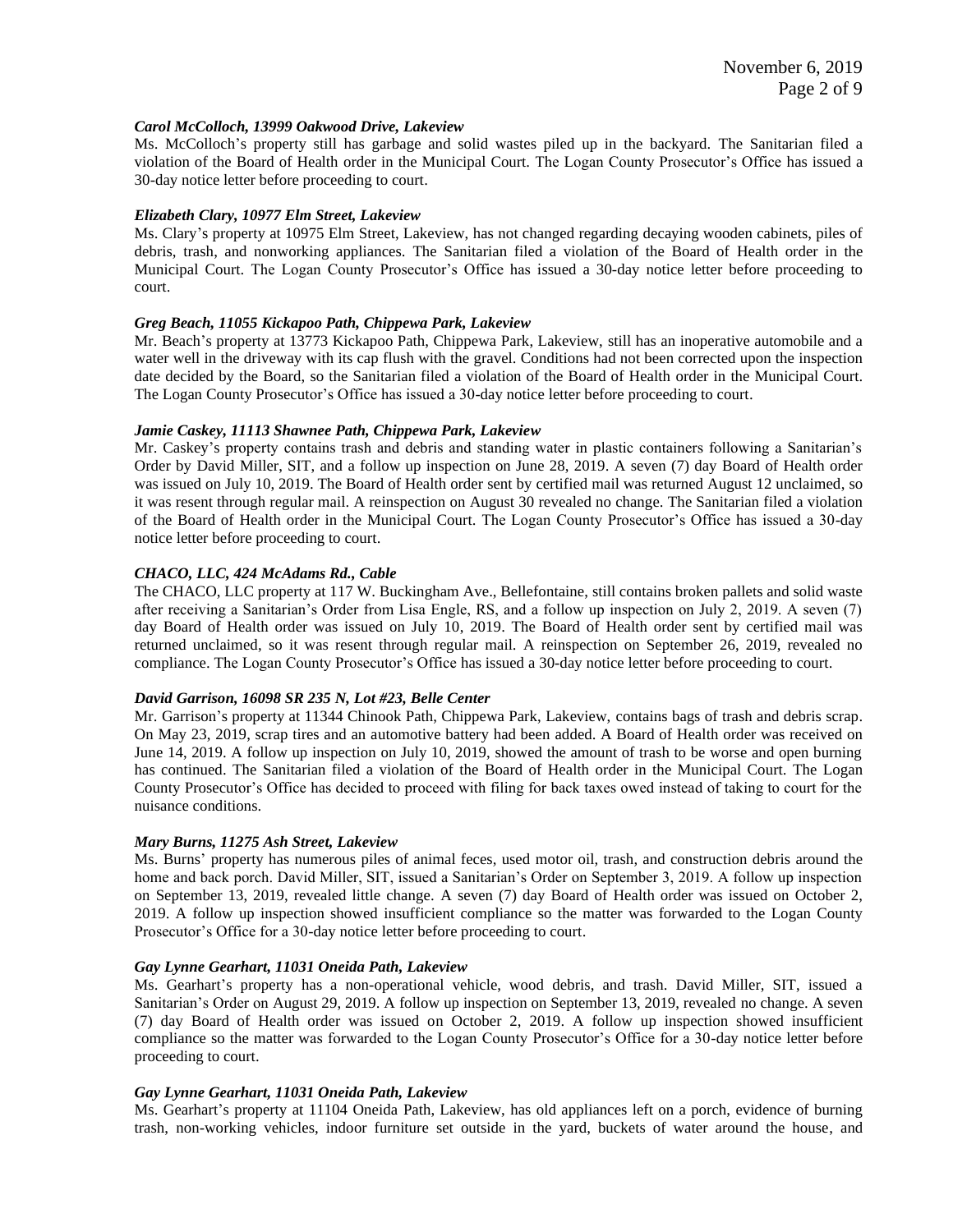evidence of a well alteration without a permit. David Miller, SIT, issued a Sanitarian's Order on August 29, 2019. A follow up inspection on September 13, 2019, revealed no change. A seven (7) day Board of Health order was issued on October 2, 2019. A follow up inspection showed insufficient compliance so the matter was forwarded to the Logan County Prosecutor's Office for a 30-day notice letter before proceeding to court.

## *Norman Rath, 11007 Oneida Path, Lakeview*

Mr. Rath's property has a vacant structure surrounded by high weeds that is a rodent and animal harborage. David Miller, SIT, issued a Sanitarian's Order on August 29, 2019. A follow up inspection on September 13, 2019, revealed no change. A thirty (30) day Board of Health order was issued on October 4, 2019. The Board of Health order sent by certified mail was returned unclaimed on October 31, 2019, so it was resent through regular mail.

### **IN THE MATTER OF NUISANCES**

Environmental Health Director Timothy M. Smith reported on several nuisances.

## *Gilbert C. Myers II, 313 Linden St., Bellefontaine*

Mr. Myers II's property at 537 W. Auburn, Bellefontaine, has solid waste set beside a shed, in the yard, and in and around a burn ring. Matthew Stonerock, RS, issued a Sanitarian's Order on October 17, 2019. A follow up inspection on October 29, 2019, revealed no change. It was moved by Mrs. Price and seconded by Dr. Varian to declare that the conditions constitute a public health nuisance and issue an order to correct the violation by ceasing all open burning and removing the solid wastes to a licensed disposal facility within seven (7) days of receipt of the order. Ayes: Mrs. Watkins, Mrs. Collins, Dr. Varian, and Mrs. Price. Nays: none. Motion carried.

## *Roscelle Clark II, 428 E. High St., Bellefontaine*

Mr. Clark's property on Clark St., Bellefontaine, has an abandoned trailer with expired plates parked in a public right-of-way harboring animals underneath it. Matthew Stonerock, RS, issued a Sanitarian's Order on October 16, 2019. A follow up inspection on November 1, 2019, revealed no change. It was moved by Mrs. Price and seconded by Dr. Varian to declare that the conditions constitute a public health nuisance and issue an order to correct the violation by removing the trailer within seven (7) days of receipt of the order. Ayes: Mrs. Watkins, Mrs. Collins, Dr. Varian, and Mrs. Price. Nays: none. Motion carried.

# *Tom Board/Doug Wisterman, 8890 TR 239, Lot #22, Colonial Mobile Estates Manufactured Home Park*

Mr. Board/Wisterman's property has solid waste in and around the home with numerous cats observed running loose on the lot. David Miller, SIT, issued a Sanitarian's Order on September 16, 2019. A follow up inspection on October 16, 2019, revealed no change. It was moved by Mrs. Price and seconded by Dr. Varian to declare that the conditions constitute a public health nuisance and issue an order to correct the violation by removing the solid wastes to a licensed disposal facility within seven (7) days of receipt of the order. Ayes: Mrs. Watkins, Mrs. Collins, Dr. Varian, and Mrs. Price. Nays: none. Motion carried.

#### *A2Z Properties, 4485 Indian Hill Drive, Lima*

A2Z Properties' property at 11291 Oneida Path, Chippewa Park, Lakeview, has solid wastes, scrap tire, and high weeds. David Miller, SIT, issued a Sanitarian's Order on September 17, 2019. A follow up inspection on October 1, 2019, revealed insufficient improvement. It was moved by Mrs. Price and seconded by Dr. Varian to declare that the conditions constitute a public health nuisance and issue an order to correct the violation by mowing the high weeds and removing the solid wastes to a licensed disposal facility within seven (7) days of receipt of the order. Ayes: Mrs. Watkins, Mrs. Collins, Dr. Varian, and Mrs. Price. Nays: none. Motion carried.

#### *William McKinnon, 13975 Lindenwood Ave., Chippewa Park, Lakeview*

Mr. McKinnon's property has numerous non-working vehicles without current registration. David Miller, SIT, issued a Sanitarian's Order on August 29, 2019. After granting an extension in time to comply, a follow up inspection on October 16, 2019, revealed the vehicles were still present. It was moved by Mrs. Price and seconded by Dr. Varian to declare that the conditions constitute a public health nuisance and issue an order to correct the violation by removing or repairing all non-working vehicles within seven (7) days of receipt of the order. Ayes: Mrs. Watkins, Mrs. Collins, Dr. Varian, and Mrs. Price. Nays: none. Motion carried.

# *Kim Wolf, 301 West Main Street, Russells Point*

Ms. Wolf's property has a non-working vehicle. David Miller, SIT, issued a Sanitarian's Order on September 16, 2019. A follow up inspection on October 16, 2019, revealed the vehicle was still present. It was moved by Mrs. Price and seconded by Dr. Varian to declare that the conditions constitute a public health nuisance and issue an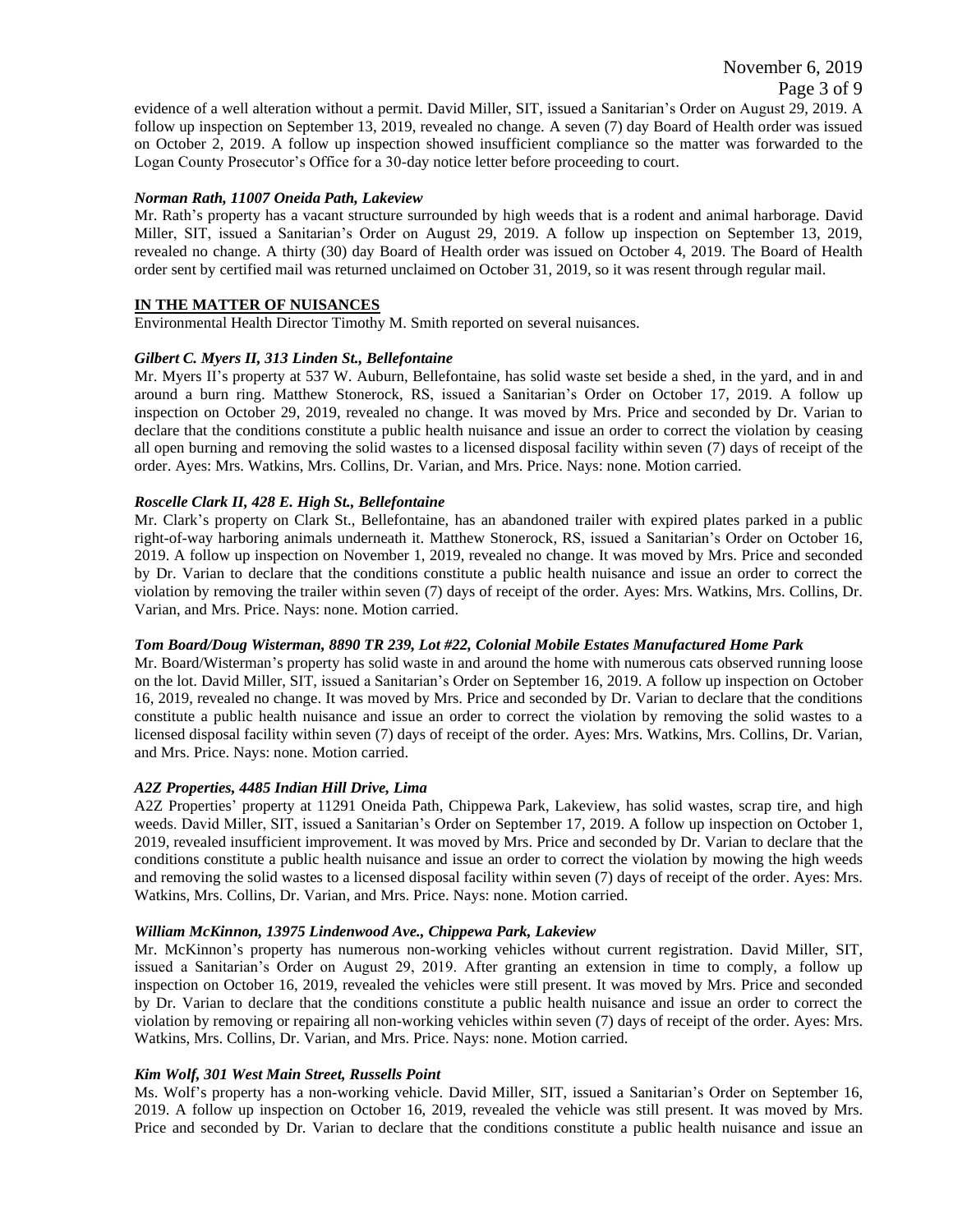order to correct the violation by removing or repairing the non-working vehicle within seven (7) days of receipt of the order. Ayes: Mrs. Watkins, Mrs. Collins, Dr. Varian, and Mrs. Price. Nays: none. Motion carried.

## *Eric Brown, 8827 Franklin Ave., Lakeview*

Mr. Brown's property has a non-working vehicle in the yard and trash stored in an open garage. David Miller, SIT, issued a Sanitarian's Order on September 16, 2019. A follow up inspection on October 16, 2019, revealed the vehicle and trash were still present. It was moved by Mrs. Price and seconded by Dr. Varian to declare that the conditions constitute a public health nuisance and issue an order to correct the violation by removing or repairing the non-working vehicle and removing the solid wastes to a licensed disposal facility within seven (7) days of receipt of the order.

## *Mickey Oakley, 10968 Walnut St., Lakeview*

Mr. Oakley's property has non-working vehicles. David Miller, SIT, issued a Sanitarian's Order on September 3, 2019. A follow up inspection on October 16, 2019, revealed the vehicles were still present. It was moved by Mrs. Price and seconded by Dr. Varian to declare that the conditions constitute a public health nuisance and issue an order to correct the violation by removing or repairing the non-working vehicles within seven (7) days of receipt of the order. Ayes: Mrs. Watkins, Mrs. Collins, Dr. Varian, and Mrs. Price. Nays: none. Motion carried.

## *Jason Hart, 9577 Orchard Island Road, Lakeview*

Mr. Hart's property has a non-working vehicle and debris in the driveway. David Miller, SIT, issued a Sanitarian's Order on September 16, 2019. A follow up inspection on October 15, 2019, revealed the vehicle and trash were still present. It was moved by Mrs. Price and seconded by Dr. Varian to declare that the conditions constitute a public health nuisance and issue an order to correct the violation by removing or repairing the non-working vehicle and removing the solid wastes to a licensed disposal facility within seven (7) days of receipt of the order. Ayes: Mrs. Watkins, Mrs. Collins, Dr. Varian, and Mrs. Price. Nays: none. Motion carried.

# *Joseph Snow, 11208 Mohawk Path, Chippewa Park, Lakeview*

Mr. Snow's property has abandoned structures, non-working vehicles and high weeds. David Miller, SIT, issued a Sanitarian's Order on August 22, 2019. Follow up inspections on August 28 and October 16, 2019, revealed no changes. It was moved by Dr. Varian and seconded by Mrs. Collins to declare that the conditions constitute a public health nuisance and issue an order to correct the violation. Mr. Snow must repair the structures so that they are habitable, or Mr. Snow must remove the structures and all solid wastes to a licensed disposal facility, remove or repair the non-working vehicles, and mow the high weeds within thirty (30) days of receipt of the order. Ayes: Mrs. Price, Mrs. Watkins, Mrs. Collins, and Dr. Varian. Nays: none. Motion carried.

# *William R. Kiser, Jr., 785 Pinehurst Drive, Tipp City*

Mr. Kiser is now the owner of the property at 9599 N. Orchard Island Road, Lakeview, which has an abandoned structure with large holes in the roof and a broken rear window. Alexis Zaborniak, RS, issued a Sanitarian's Order on June 18, 2019. A follow up inspection by David Miller, SIT, on October 16, 2019, revealed no change. It was moved by Dr. Varian and seconded by Mrs. Collins to declare that the conditions constitute a public health nuisance. Furthermore, the Board ordered Mr. Kiser to correct the violation by repairing the structure so that it is habitable or removing it and all solid wastes to a licensed disposal facility within thirty (30) days of receipt of the order. Ayes: Mrs. Price, Mrs. Watkins, Mrs. Collins, and Dr. Varian. Nays: none. Motion carried.

#### *Elizabeth Brown, 608 Florence Street, Bellefontaine*

Ms. Brown's property has trash in the back yard and high weeds. David Miller, SIT, issued a Sanitarian's Order on May 24, 2019. A follow up inspection on November 4, 2019, revealed no changes. It was moved by Dr. Varian and seconded by Mrs. Collins to declare that the conditions constitute a public health nuisance and issue an order to correct the violation by removing all solid wastes to a licensed disposal facility, and mowing the high weeds within seven (7) days of receipt of the order. Ayes: Mrs. Price, Mrs. Watkins, Mrs. Collins, and Dr. Varian. Nays: none. Motion carried.

#### *Harold Britton, 110 Powell Avenue, Bellefontaine*

Mr. Britton's property has scrap tires, trash, debris, and non-working vehicles. Also, an opening was observed in the soffit of the structure which creates a possible animal harborage. David Miller, SIT, issued a Sanitarian's Order on June 13, 2019. A follow up inspection on November 4, 2019, revealed no changes. It was moved by Mrs. Price and seconded by Dr. Varian to declare that the conditions constitute a public health nuisance and issue an order to correct the violation by removing all solid wastes to a licensed disposal facility, removing or repairing the non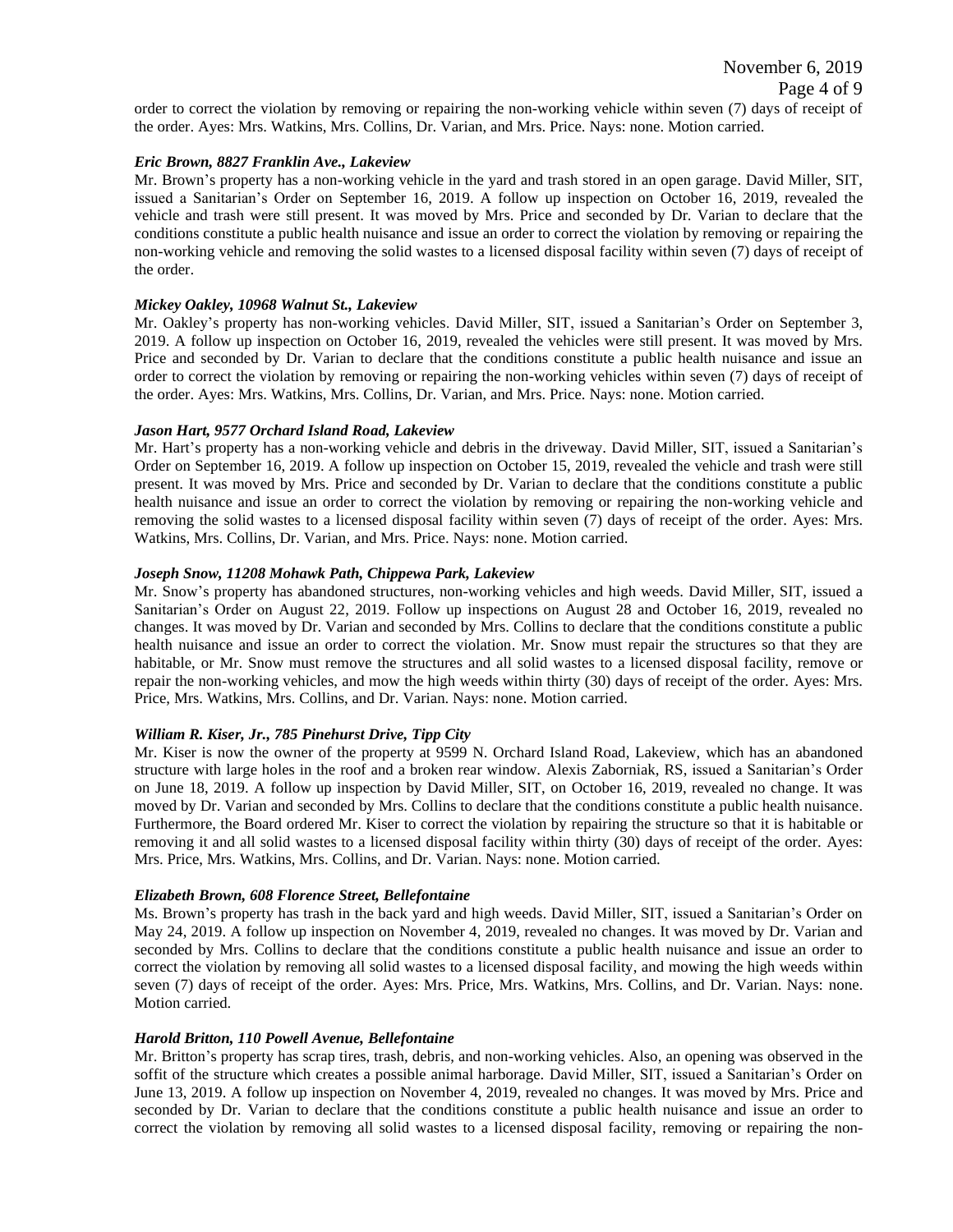working vehicles, and sealing the opening in the structure's soffit within seven (7) days of receipt of the order. Ayes: Mrs. Watkins, Mrs. Collins, Dr. Varian, and Mrs. Price. Nays: none. Motion carried.

### *Chad Anderson, 1555 CR 255, Bellefontaine*

Mr. Anderson's property at 1003 Garfield Avenue, Bellefontaine, has trash and debris in the yard. David Miller, SIT, issued a Sanitarian's Order on September 17, 2019. A follow up inspection on November 4, 2019, revealed there is still trash and debris. It was moved by Mrs. Price and seconded by Dr. Varian to declare that the conditions constitute a public health nuisance and issue an order to correct the violation by removing all solid wastes to a licensed disposal facility within seven (7) days of receipt of the order. Ayes: Mrs. Watkins, Mrs. Collins, Dr. Varian, and Mrs. Price. Nays: none. Motion carried.

#### **PUBLIC FORUM REOPENED**

# *Donald Cunningham, home owner at 533 Grand Ave., Russells Point*

Robin Reames, Mayor of Russells Point, joined the Board meeting; therefore, the public forum was reopened. Mr. Cunningham's property was requested by Mayor Reames to be inspected by the health district to determine if the structure qualifies for condemnation so that the village could proceed with having the structure razed. David Miller, SIT, inspected the property on June 5, 2019, and confirmed that the structure meets the criteria that have been determined as required for condemnation: broken windows repaired with plastic and a history of non-compliance with city water and sewer service. Therefore, on June 5, 2019, the Board of Health declared that the conditions constituted a public health nuisance and issued an order condemning the structure. The Board also ordered the owner to either improve the structure into a habitable condition as verified by the local fire authority or remove the structure and all associated solid wastes to a licensed disposal facility, within thirty (30) days of receipt of the order, which was July 5, 2019. Mayor Reames reported to the Board that the local fire authority (Russells Point Fire Chief) does not have jurisdiction over residential property within the village. Therefore, no verification would be forthcoming as to the property's condition. Mayor Reames still requests that the condemnation order be issued under the authority of the Board alone due to the structure presently being uninhabited by the owner and that no improvements have been made for compliance. It was moved by Mrs. Collins and seconded by Dr. Varian to condemn the property at 533 Grand Avenue, Russells Point, without the local fire chief's inspection. Ayes: Mrs. Price, Mrs. Watkins, Dr. Varian, and Mrs. Collins. Nays: none. Motion carried.

# **IN THE MATTER OF VARIANCE REQUESTS**

Environmental Health Director Timothy M. Smith reported on several variance requests.

#### *Susan Smith, 10861 CR 286 (Buckeye Drive), Minnewauken Isand, Lakeview*

Mr. Jared Thompson presented Mrs. Smith's request for a variance from OAC 3701-28-07 (D) ten (10) feet to a foundation to construct an attached garage that will only be three (3) feet from proposed a new water well because the construction will be over the existing well requiring its sealing. Other variances include OAC 3701-28-07 (H) five (5) feet to a parking area, OAC 3701-28-07 (J) (1) ten (10) feet to a property line with only 4 feet to the parking area and only 3 feet to the property line. After a lengthy discussion over the circumstances and the difficult decision, it was moved by Mrs. Watkins and seconded by Dr. Varian to accept the Environmental Health Director Timothy M. Smith's recommendation to deny the variance request based upon the fact that the physical handicap is not creating an unusual and unnecessary hardship in complying with the water well code since a working water well already exists. Before the vote was taken, both the second and the motion were withdrawn. It was then moved by Dr. Varian and seconded by Mrs. Price to table any decision until the December 2019 Board meeting in order to provide time for Mr. Thompson to determine if electricity can be turned off to allow time to drill the well and/ or to have the current well tested to verify the condition of the existing well. Ayes: Mrs. Watkins, Mrs. Collins, Mrs. Price, and Dr. Varian. Nays: none. Motion carried.

# *Brent Smith, of CEC, Inc. Columbus, representing DHT Trucking, 680 TR 217, Bellefontaine*

Mr. Smith requests variances from OAC 3701-28-03 (K) to convert an existing non-potable well into a private water system that does not meet all of the requirements of the code, specifically OAC 3701-28-07 (J) (22) 1000 feet to a landfill, because the well is only 800 feet from the trash perimeter of the closed Chiles Landfill. It was moved by Dr. Varian and seconded by Mrs. Collins to table the decision on the variance request and to authorize Environmental Health Director Timothy M. Smith to consult with hydrologist Dr. Dina Lopez, Ohio University. Dr. Lopez will be asked to review and interpret the sampling data and groundwater flow statements since the well has been offered for use by the health district as another monitoring well. Ayes: Mrs. Price, Mrs. Watkins, Mrs. Collins, and Dr. Varian. Nays: none. Motion carried.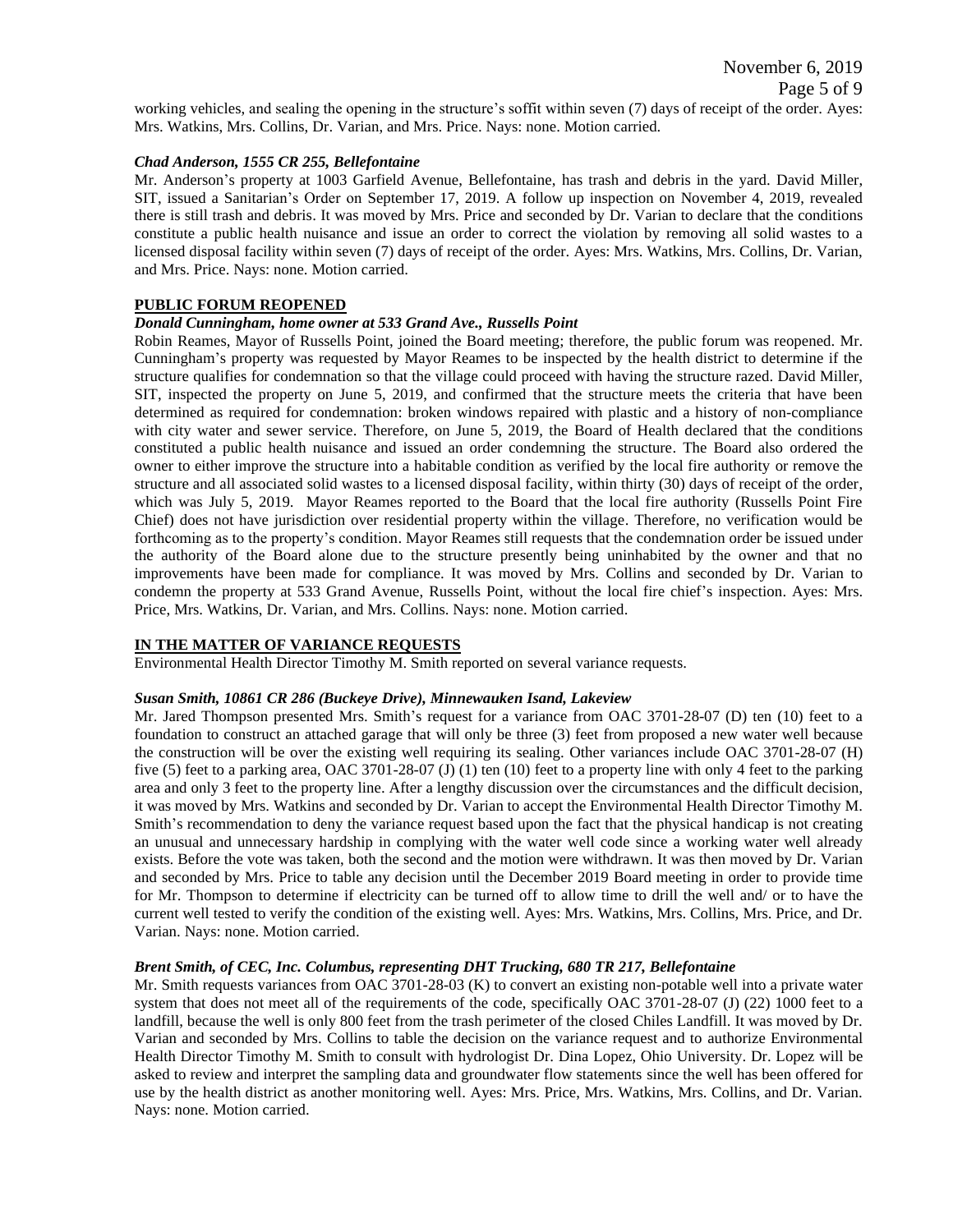## **IN THE MATTER OF WATER POLLUTION CONTROL LOAN (WPCL) FUND**

*Anthony Hill, 595 TR 37 W, Bellefontaine*

Mr. Hill, owner of the property at 595 TR 37 W, Bellefontaine, qualified for 100% funding for the replacement of a failed home sewage system from the Water Pollution Control Loan Fund through the Ohio EPA. The system design requires an additional 6" of topsoil to be placed above the on lot leaching area of shallow trenches. The following sealed bid was received and opened during the meeting. It was noted that requests for bids were sent to current excavators, but only one bid was submitted.

JC's Backhoe \$9,800.00

It was moved by Mrs. Price and seconded by Mrs. Collins to accept JC's Backhoe bid of \$9,800.00, since it was the lowest and best bid received. Ayes: Dr. Varian, Mrs. Watkins, Mrs. Collins, Mrs. Price. Nays: none. Motion carried.

# **OPERATION AND MAINTENANCE (O&M) PROGRAM UPDATE**

Environmental Health Director Timothy M. Smith gave an updated report on the O&M Program through November 6, 2019 (see Notes to Minutes). Harrison Township property owners with septic systems were sent their \$62.50 O&M application and invoice second late notices on October 29, 2019. The mailings of Perry and Zane Townships' final O&M notices are still pending. The health district's website (loganhealth.org) has further information about this state-mandated program.

## **IN THE MATTER OF NURSING REPORT**

Deputy Health Commissioner Donna Peachey presented the activities of the nursing division over the past month.

- Approximately 350 flu vaccinations have been administered this season. Last year at this time, the LCHD had given 116 flu vaccinations. Flu vaccine numbers are up due to a lack of local pediatric and high dose supplies.
- Infectious disease cases are down compared to September 2018 (see Notes to Minutes for stats).
	- Total cases for 2019----209, cases for 2018------306
- Children with Medical Handicaps numbers are down due to staffing shortage.
- Newborn home visits are down YTD: 34 for 2019 compared to 55 for 2018.
- Immunizations for children increased compared to last year: YTD 2019 –364 and YTD 2018 –321. Immunizations for adults increased compared to last year: YTD 2019 – 288 and YTD 2018 – 202.
- WIC total participants compared to a year ago are down for September 2019 609, September 2018------626
- As of October 29, 2019, 228 Narcan kits have been distributed.
- Infectious disease information on 12 ways to have a healthy holiday season was provided by an email attachment (see Notes to Minutes).

# **IN THE MATTER OF PLANNING UPDATES**

Deputy Health Commissioner Donna Peachey presented the proposed priorities for the 2020-2025 Strategic Plan with pages for a Gap Analysis. The three priorities for the 2020-2025 Strategic Plan are communication, agency sustainability, and targeted upstream programs and services. Dr. Varian discussed that the priorities should be listed in order of greatest priority, with agency sustainability being first. Donna requested Board members to provide input on strategies and actions that would help staff achieve the goals. Donna invited all of the Board members to attend the next Strategic Planning Committee meeting that is scheduled for November 13 at 10:00 a.m. If any of the Board members can not attend the meeting, Donna requested that they complete the forms and return them to her before next Wednesday. All of the suggestions will be discussed.

# **IN THE MATTER OF FINANCIAL REPORT REVIEW**

Director of Business Operations Christina Bramlage presented financial reports for the month of September. She noted that the Federal Women, Infants, and Children Program received grant money in the amount of \$14,119.27. The District Health Fund received \$6,321.43 in Community Health, which is immunizations. Mrs. Bramlage noted that the Water Wells fund shows a credit of \$358 spent in Remit to ODNR. A bill for \$358 was accidentally paid from Remit to ODNR instead of from the Remit to State, and the payment was corrected. All other expenses were routine. It was moved by Mrs. Watkins and seconded by Mrs. Collins that the Board authorize President Harrison to approve review of the reports. Ayes: Mrs. Price, Dr. Varian, Mrs. Collins, and Mrs. Watkins. Nays: none. Motion carried.

### **IN THE MATTER OF ROUTINE BOOKKEEPING MATTERS**

It was moved by Dr. Varian and seconded by Mrs. Watkins that the Board confirm the following transfer of appropriated funds to meet current expenses as completed by the Director of Business Operations Christina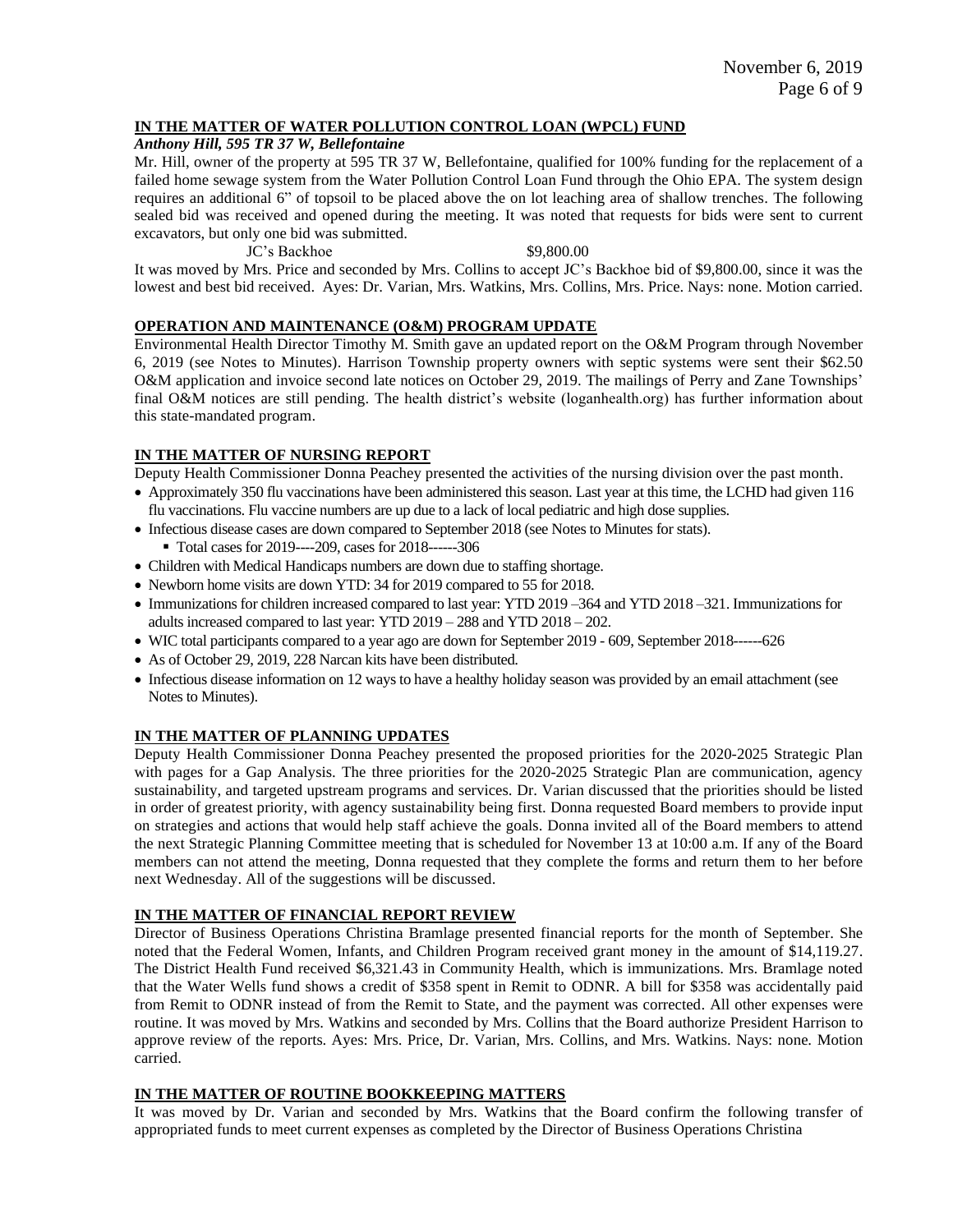Bramlage during the month of October. Ayes: Mrs. Price, Mrs. Collins, Mrs. Watkins, Dr Varian. Nays: none. Motion carried.

• *Parks and Camps Fund 7033:* \$130.00 FROM 7033-401-511010 Salaries TO 7033-401-552001 Remit to State

## **IN THE MATTER OF NOTICE OF AWARD (NOA) FOR INTEGRATED NALOXONE GRANT**

Director of Business Operations Christina Bramlage presented the NOA for the Integrated Naloxone Access and Infrastructure grant year 2020 from September 29, 2019 through September 28, 2020, in the amount of \$60,500. It was moved by Mrs. Price and seconded by Mrs. Collins to accept the award of \$60,500. Ayes: Dr. Varian, Mrs. Watkins, Mrs. Collins, and Mrs. Price. Nays: none. Motion carried.

## **IN THE MATTER OF CLEAR IMPACT LICENSES**

Director of Business Operations Christina Bramlage presented the agreement between Ohio Department of Health (ODH) and the health district for the purpose of receiving, at no charge or fee, an initial subscription license to Clear Impact. Deputy Health Commissioner Donna Peachey explained that Clear Impact is a computer software program that is used to help track activities on Performance Management, Strategic Planning, etc. The health district was awarded to receive this free software for two users for a period of two years. The prosecutor reviewed and approved the contract. It was moved by Mrs. Watkins and seconded by Mrs. Price to approve the acceptance and signing of the Clear Impact contract with ODH. Ayes: Dr. Varian, Mrs. Collins, Mrs. Price, and Mrs. Watkins. Nays: none. Motion carried.

## **IN THE MATTER OF STRONG SYSTEMS, STRONGER COMMUNITIES AGREEMENT**

Director of Business Operations Christina Bramlage presented a contract that was reviewed and approved by the prosecutor. Deputy Health Commissioner Donna Peachey explained that the contract is from a grant called Strong Systems, Stronger Communities. The grant is to help provide support to health districts in completing projects to improve their performance, meet national accreditation standards, and promote interconnection across the public health system to improve population health. Once the grant award notice is received, it is mandated that this contract be signed and returned within five days. It was moved by Mrs. Collins and seconded by Mrs. Price to give Dr. Boyd C. Hoddinott permission to sign the contract, if a notice of award is received. Ayes: Mrs. Price, Dr. Varian, Mrs. Collins, Mrs. Watkins. Nays: none. Motion carried.

## **IN THE MATTER OF DEPUTY HEALTH COMMISSIONER DUTIES**

Director of Business Operations Christina Bramlage presented the need from Ohio Department of Health (ODH) for a resolution specifically stating the duties and rights authorized to the Deputy Health Commissioner. It was moved by Dr. Varian and seconded by Mrs. Collins to adopt this resolution to specify the duties of the Deputy Health Commissioner.

#### **RESOLUTION 2019-08**

- Whereas: The Ohio Department of Health requires Local Health Districts to have a full time Triad consisting of a full time Health Commissioner (or full time Administrator/ Deputy Health Commissioner who has been delegated full authority in writing to provide agency over sight in the absence of the Health Commissioner), a full time Environmental Health Director and a full time Director of Nursing.
- Whereas: Logan County Health District holds the Public Health Emergency Preparedness Grant
- Whereas: Logan County Health District employs a part-time Health Commissioner and a full-time Deputy Health Commissioner
- Whereas: The Deputy Health Commissioner's job description lists the duty of standing in for the Health Commissioner in his/her absence

Be it Resolved:

That the Board of Health approved that the Deputy Health Commissioner is able to make decisions for the Health Commissioner during times when the Health Commissioner is not available. This includes emergency preparedness responsibilities and other administrative duties. This grants the Deputy Health Commissioner authority for all decisions related to addressing the requirements of the PHEP subgrant or any other grants, as well as authority to direct the health district and take administrative action and make operational decisions needed to respond to an emergency, including expenditure of funds, human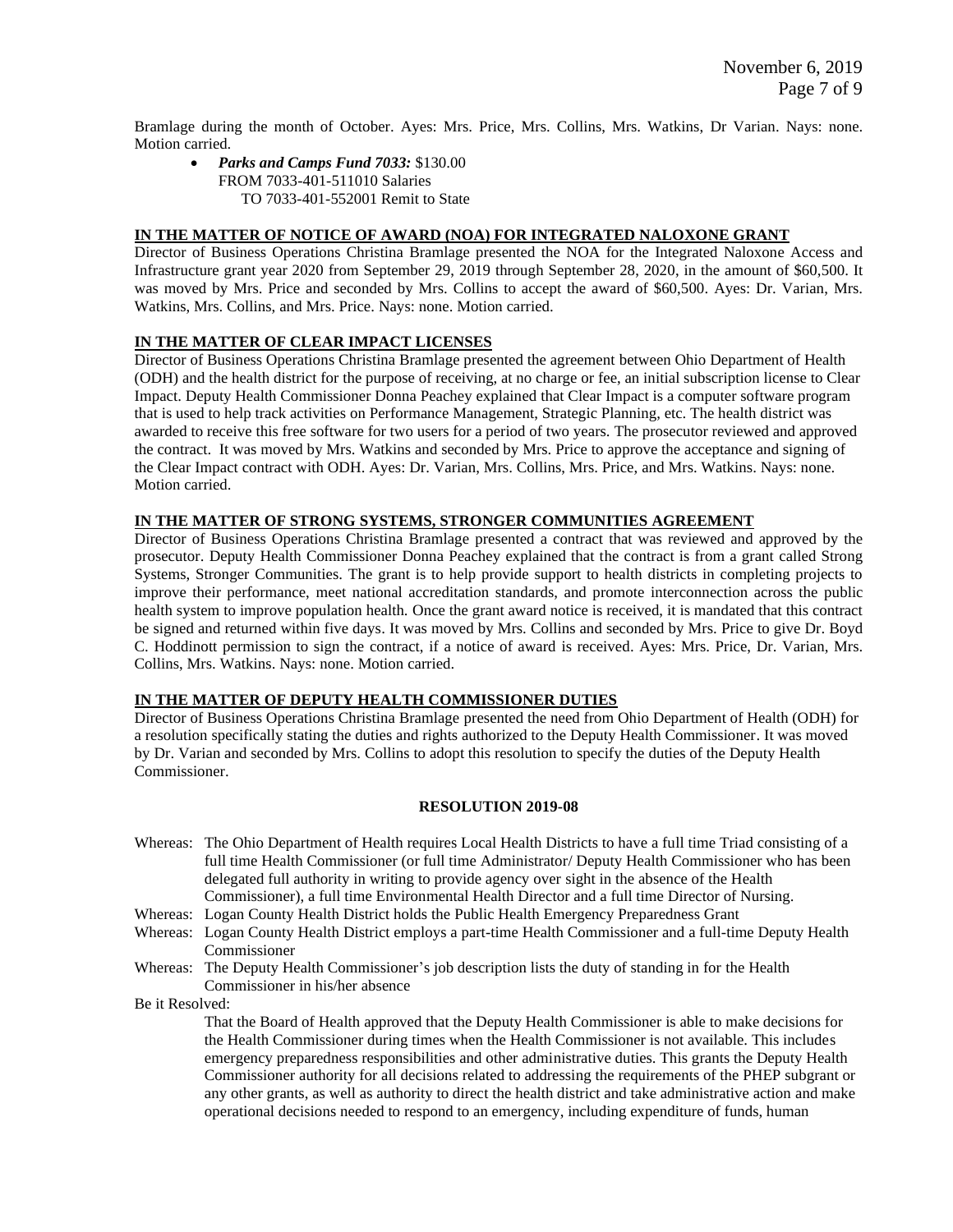November 6, 2019 Page 8 of 9

resource decisions, activation of Incident Command Structure, authorization of delegations of authority, and other administrative-type duties.

On roll call the vote was as follows: Mrs. Price- aye, Dr. Varian- aye, Mrs. Watkins- aye, Mrs. Collins- aye. Nays: none. Motion carried.

\_\_\_\_\_\_\_\_\_\_\_\_\_\_\_\_\_\_\_\_\_\_\_\_\_\_\_\_\_\_\_\_\_\_\_\_\_\_ \_\_\_\_\_\_\_\_\_\_\_\_\_\_\_\_\_\_\_\_\_\_\_\_\_\_\_\_\_\_\_\_\_\_\_\_\_

Robert G. Harrison, President Boyd C. Hoddinott, M.D., Secretary

# **IN THE MATTER OF APPROPRIATION INCREASES**

Director of Business Operations Christina Bramlage explained that two funds need an appropriation increase. The Food Safety fund will be short in the payroll accounts due to one Environmental Health staff that was moved into this fund for payment. The other increase is in the Sewage Treatment fund. Citizens are utilizing the Water Pollution Control Loan grant more than originally anticipated; therefore, the appropriation was not set high enough to pay the excavators for all of the work being done and also the remittance for State fees associated with the work being completed. Food Safety needs an additional \$1,600 in salaries, and an additional \$225 in OPERS. Sewage Treatment needs an additional \$500 in remit to State and an additional \$50,000 in contract. It was moved by Mrs. Price and seconded by Mrs. Collins to increase the appropriations as proposed. Ayes: Dr. Varian, Mrs. Watkins, Mrs. Collins, and Mrs. Price. Nays: none. Motion carried.

# **IN THE MATTER OF RETURNING DISTRICT HEALTH FUNDS**

Director of Business Operations Christina Bramlage explained that during the last audit, it was discovered that \$10,000 in District Health funds had been temporarily transferred into the Public Health Infrastructure (PHI) fund, but not returned. Also, it was discovered that \$30,000 in District Health funds had been temporarily transferred into the Women, Infants, and Children (WIC) Fund, but not returned. It was moved by Mrs. Watkins and seconded by Mrs. Price to approve the return transfer of \$10,000 from the PHI fund to the District Health fund and the return transfer of \$30,000 from the WIC fund to the District Health fund. Ayes: Dr. Varian, Mrs. Collins, Mrs. Price, and Mrs. Watkins. Nays: none. Motion carried.

# **IN THE MATTER OF ENVIRONMENTAL TECHNICIAN POSITION**

Director of Business Operations Christina Bramlage presented the need for assistance in Environmental Health in order to handle the extra work that is involved with the Operation and Maintenance (O&M) Program. The Environmental Aide job description was revised with a few changes: name change from Aide to Technician, employment status from part-time to full-time, and pay grade increased to 15. This position would be ready for someone to fill in January 2020. It was moved by Dr. Varian and seconded by Mrs. Price to accept the changes for the Environmental Technician job description and to allow for the filling of the Environmental Technician position. Ayes: Mrs. Watkins, Mrs. Collins, Mrs. Price, and Dr. Varian. Nays: none. Motion carried.

## **IN THE MATTER OF UNITED HEALTH CARE CONTRACT**

Director of Business Operations Christina Bramlage presented a contract that was received from United Health Care (UHC). UHC is the health insurance that Honda provides to their employees. The health district has been working on obtaining a contract with UHC in order to be a provider so that Honda employees and their family can receive immunizations here. A contract was received. The Prosecutor's Office has reviewed the contract, but has two areas of concerns. The first concern was ensuring that a box or two needed checked on two pages. The second concern was an indemnification clause that needs clarified and/or removed depending upon the clarification received. Appropriate staff have been given the prosecutor's review and are working on addressing the concerns. It was moved by Mrs. Price and seconded by Mrs. Collins to approve the contract providing the two concerns noted from the prosecutors' office are resolved. Ayes: Dr. Varian, Mrs. Watkins, Mrs. Collins, Mrs. Price. Nays: none. Motion carried.

# **IN THE MATTER OF HEALTH COMMISSIONER COMMENTS**

Health Commissioner Dr. Boyd C. Hoddinott stated that the Environmental Health division has been under a lot of pressure and stress trying to handle the O&M Program. They desperately need assistance to handle the extra work.